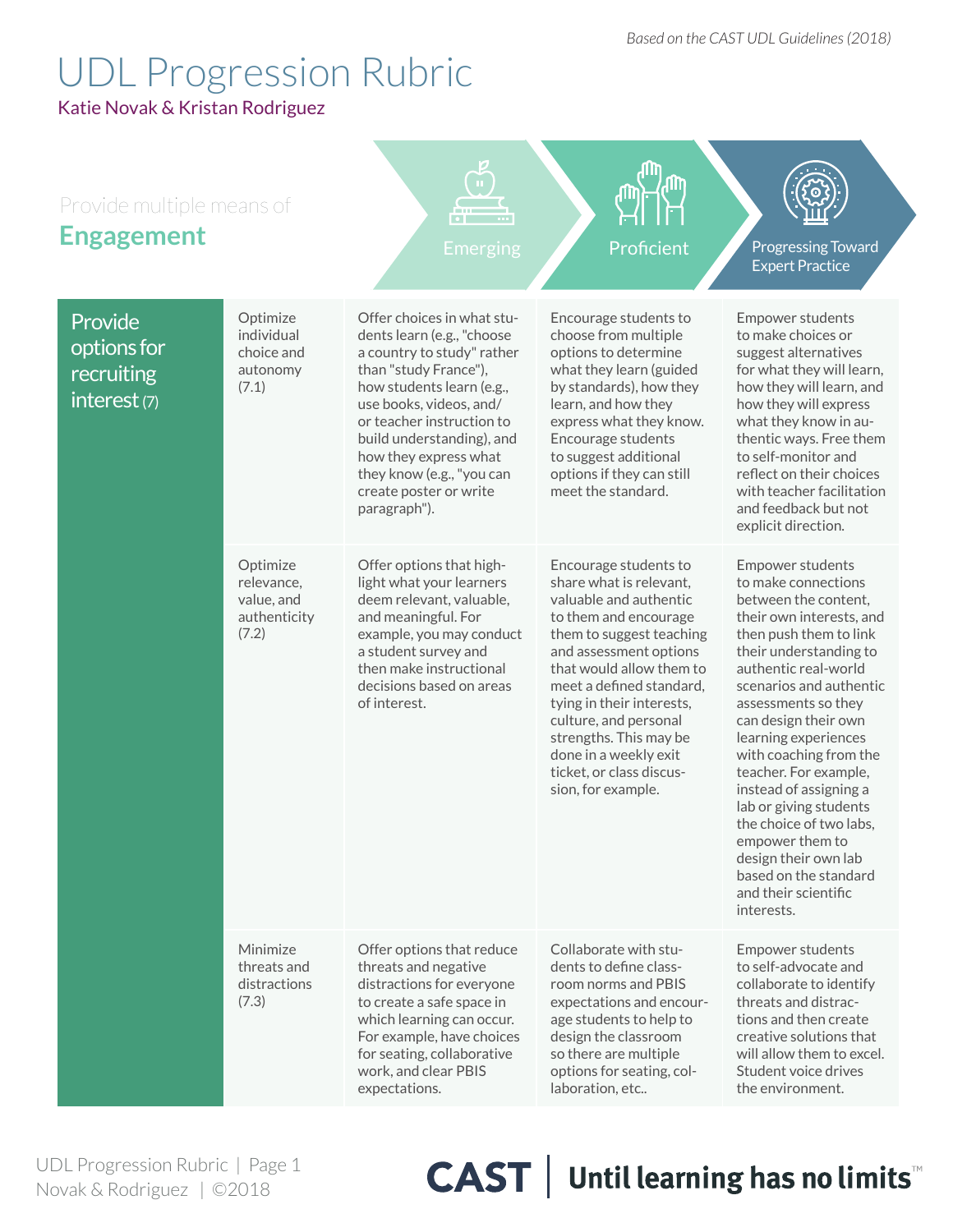#### Provide options for sustaining effort and persistence (8) Heighten salience of goals and objectives (8.1) Build in "reminders" of both goals and their value. For example, write standards on the board and/or at the top of assessments and projects. Encourage students to collaboratively discuss goals in light of students' own passions and interests and to choose from various options to reach the goals. When given the learning standard, have students create personal goals for how they will learn the content, express the content, and challenge themselves throughout the process. Vary demands and resources to optimize challenge (8.2) Provide options for students to learn content with clear degrees of difficulty. For example, "Explore one of the following resources to learn about the Civil War..." and there may be a rigorous primary source document and a video. Provide multiple options for students to learn content with clear degrees of difficulty which will require them to reflect on the standard and their own strategy for learning. For example, "Choose two of the following six resources to learn about the Civil War..." and there may be rigorous primary source documents, summary documents, videos, and/ or a podcasts from a professor. Empower students to select their own content and/or own assessments, based on standards, and encourage them to collaborate to add to the multiple options offered to challenge themselves and identify appropriate resources that connect to their interests and passions. Foster collaboration and community (8.3) Provide opportunities for students to learn how to work effectively with others. For example, create cooperative learning groups with clear goals, roles, and responsibilities. Develop a classroom that values collaborative groupwork. Students construct their own groups and create their own group norms, responsibilities, etc. and students often seek out and work with diverse partners. Create a classroom culture where students work together to define goals, create strategies, provide feedback to each other and push each other with mastery-oriented feedback while building integrative thinking. Increase masteryoriented feedback (8.4) Provide feedback that guides learners toward mastery rather than a fixed notion of performance or compliance. For example, provide feedback that encourages the use of specific supports and strategies in the face of challenge. In addition to providing emerging feedback, empower students to provide mastery-oriented feedback to each other to support specific improvement and increased effort and persistence. Implement proficient practice and also empower students to use mastery-oriented feedback independently to self-reflect, self-direct, and pursue personal growth in areas of challenge. Provide multiple means of **Engagement** Emerging Proficient Progressing Toward Expert **Practice**

### **Until learning has no limits<sup>®</sup>**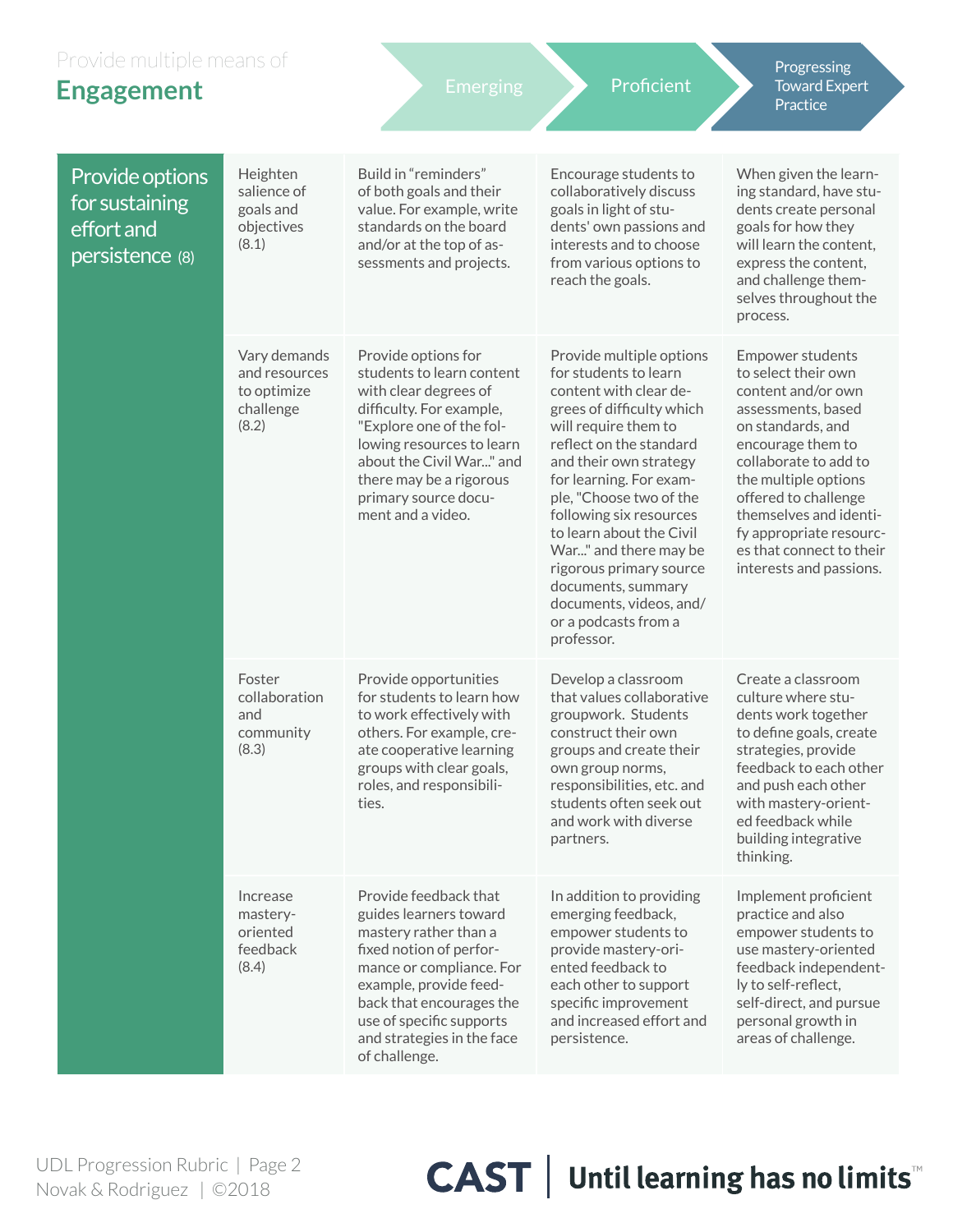#### Provide multiple means of

### Engagement Emerging Proficient

**Progressing** Toward Expert Practice

| Provide options<br>for self-<br>regulation (9) | Promote<br>expectations<br>and beliefs<br>that optimize<br>motivation<br>(9.1) | Teach students about<br>the power of persever-<br>ance and use language<br>and feedback that will<br>allow all students to see<br>themselves as capable<br>learners.                                                                                                                                                    | Foster conversations<br>with students to devel-<br>op relationships and<br>make authentic con-<br>nections and use their<br>personal passions and<br>interests to help inspire<br>them and push them<br>toward success.                                                                                                                                | Create a classroom<br>culture where students<br>are empowered and<br>able to support their<br>own self-talk and<br>support one another's<br>positive attitudes<br>toward learning.                     |
|------------------------------------------------|--------------------------------------------------------------------------------|-------------------------------------------------------------------------------------------------------------------------------------------------------------------------------------------------------------------------------------------------------------------------------------------------------------------------|--------------------------------------------------------------------------------------------------------------------------------------------------------------------------------------------------------------------------------------------------------------------------------------------------------------------------------------------------------|--------------------------------------------------------------------------------------------------------------------------------------------------------------------------------------------------------|
|                                                | Facilitate<br>personal<br>coping skills<br>and strategies<br>(9.2)             | Offer reminders, mod-<br>els, and tools, to assist<br>learners in managing and<br>directing their emotional<br>responses. For example,<br>use stories or simulations<br>to demonstrate coping<br>skills. Offer options<br>for stress release such<br>as alternate seating,<br>fidget tools, mindfulness<br>breaks, etc. | <b>Empower students</b><br>to deal with difficult<br>challenges by allowing<br>them to choose from<br>multiple strategies to<br>regulate their learning<br>(e.g., a relaxation corner,<br>put on headphones, take<br>a walk).                                                                                                                          | Encourage students to<br>self-reflect, accurately<br>interpret their feelings,<br>and use appropriate<br>coping strategies and<br>skills to foster learning<br>for themselves and<br>their classmates. |
|                                                | Develop self-<br>assessment<br>and reflection<br>(9.3)                         | Provide students with<br>tools so they are reflect-<br>ing on their learning<br>through rubrics, self-as-<br>sessment, etc.                                                                                                                                                                                             | Offer multiple models<br>and scaffolds of differ-<br>ent self-assessment<br>techniques so students<br>can identify and choose<br>ones that are optimal.<br>For example, these<br>might include ways to<br>collect, measure, and<br>display data from their<br>own behavior and aca-<br>demic performance for<br>the purpose of monitor-<br>ing growth. | Create a culture where<br>students consistently<br>reflect on the learning<br>process and assess-<br>ments so they become<br>self-directed learners<br>who grow over time.                             |

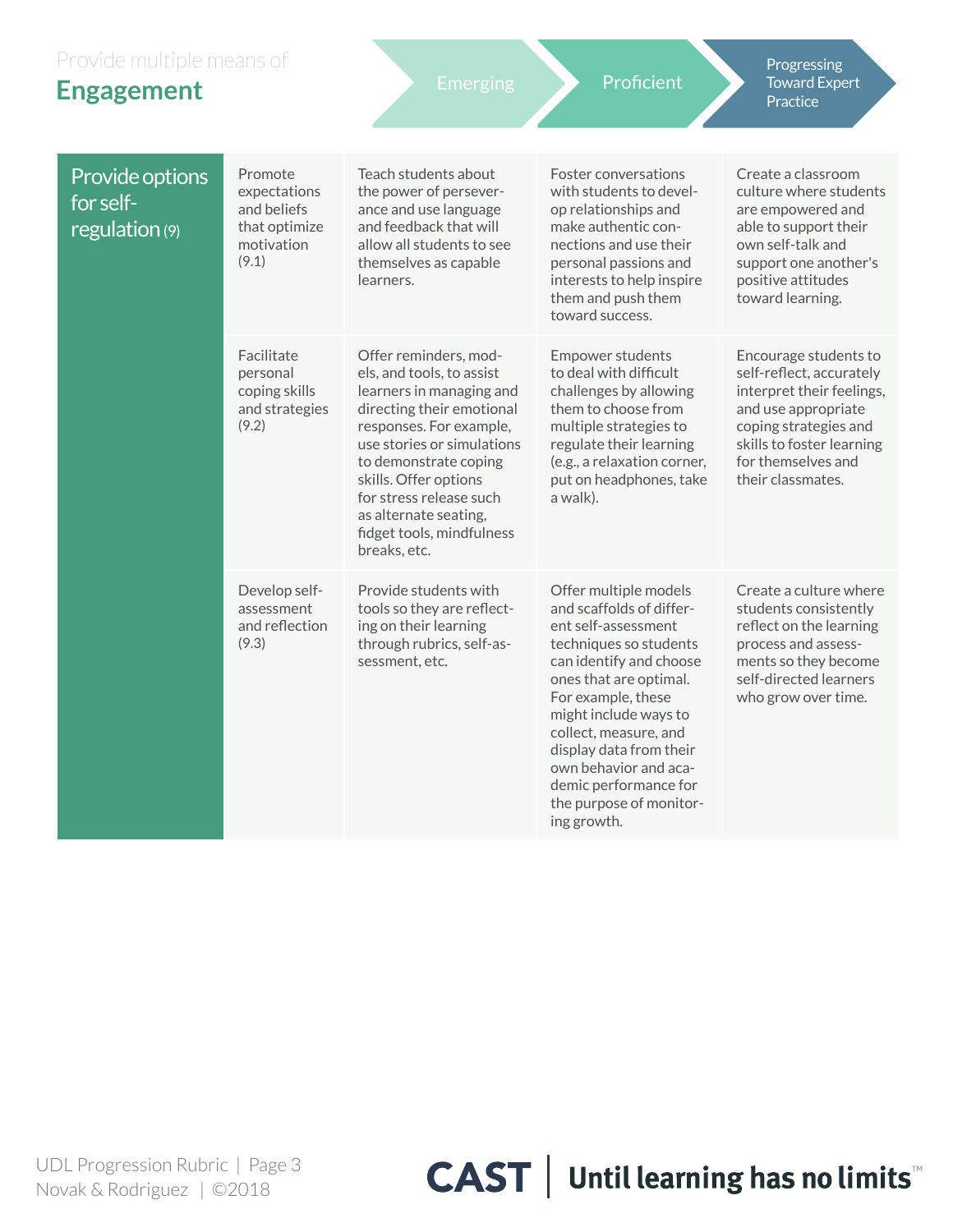### Provide multiple means of Representation Emerging Proficient

Progressing Toward Expert Practice

| Provide<br>options for<br>perception (1) | Offer ways of<br>customizing<br>the display of<br>information<br>(1.1) | Create resources and<br>materials that address<br>variability and meet the<br>needs of more students<br>(e.g., large size print,<br>additional white space,<br>visuals).   | Create resources and<br>materials that students<br>can access electroni-<br>cally. Allow students<br>to use their devices<br>to interact with tex-<br>tual, visual and audio<br>information so they can<br>personalize, take notes,<br>increase/decrease size/<br>volume, etc. | <b>Empower students</b><br>to choose resources<br>and materials that<br>best meet their needs<br>(e.g., watch a video OR<br>explore a handout)<br>so they can person-<br>alize their learning<br>themselves without<br>explicit direction from<br>a teacher.                               |
|------------------------------------------|------------------------------------------------------------------------|----------------------------------------------------------------------------------------------------------------------------------------------------------------------------|--------------------------------------------------------------------------------------------------------------------------------------------------------------------------------------------------------------------------------------------------------------------------------|--------------------------------------------------------------------------------------------------------------------------------------------------------------------------------------------------------------------------------------------------------------------------------------------|
|                                          | Offer<br>alternatives<br>for auditory<br>information<br>(1.2)          | Provide an embedded<br>option for any informa-<br>tion presented aural-<br>ly. For example, use<br>closed-captions when<br>playing a video.                                | Provide multiple<br>options for students to<br>choose alternatives to<br>learn content so they<br>don't have to rely on<br>auditory information<br>(e.g., closed captions for<br>video or the choice of<br>reading a text).                                                    | <b>Empower students</b><br>to select auditory<br>alternatives as well as<br>provide them with a<br>framework to locate<br>additional, reputable<br>resources to build<br>their understanding<br>(e.g., resources on<br>how to determine if a<br>website or author is<br>credible).         |
|                                          | Offer<br>alternatives<br>for visual<br>information<br>(1.3)            | Provide an embedded<br>option for students so<br>they don't have to rely<br>on visual information.<br>For example, reading<br>aloud to the class while<br>they read along. | Provide multiple<br>options for students to<br>choose alternatives to<br>learn content so they<br>don't have to rely on<br>visual information (e.g.,<br>listen to audiobook<br>instead of reading or<br>choose to work with<br>teacher for short pre-<br>sentation).           | Empower students to<br>select alternatives to<br>visual information as<br>well as provide them<br>with a framework<br>to locate additional,<br>reputable resources<br>to build their un-<br>derstanding (e.g.,<br>resources on how to<br>determine if a website<br>or author is credible). |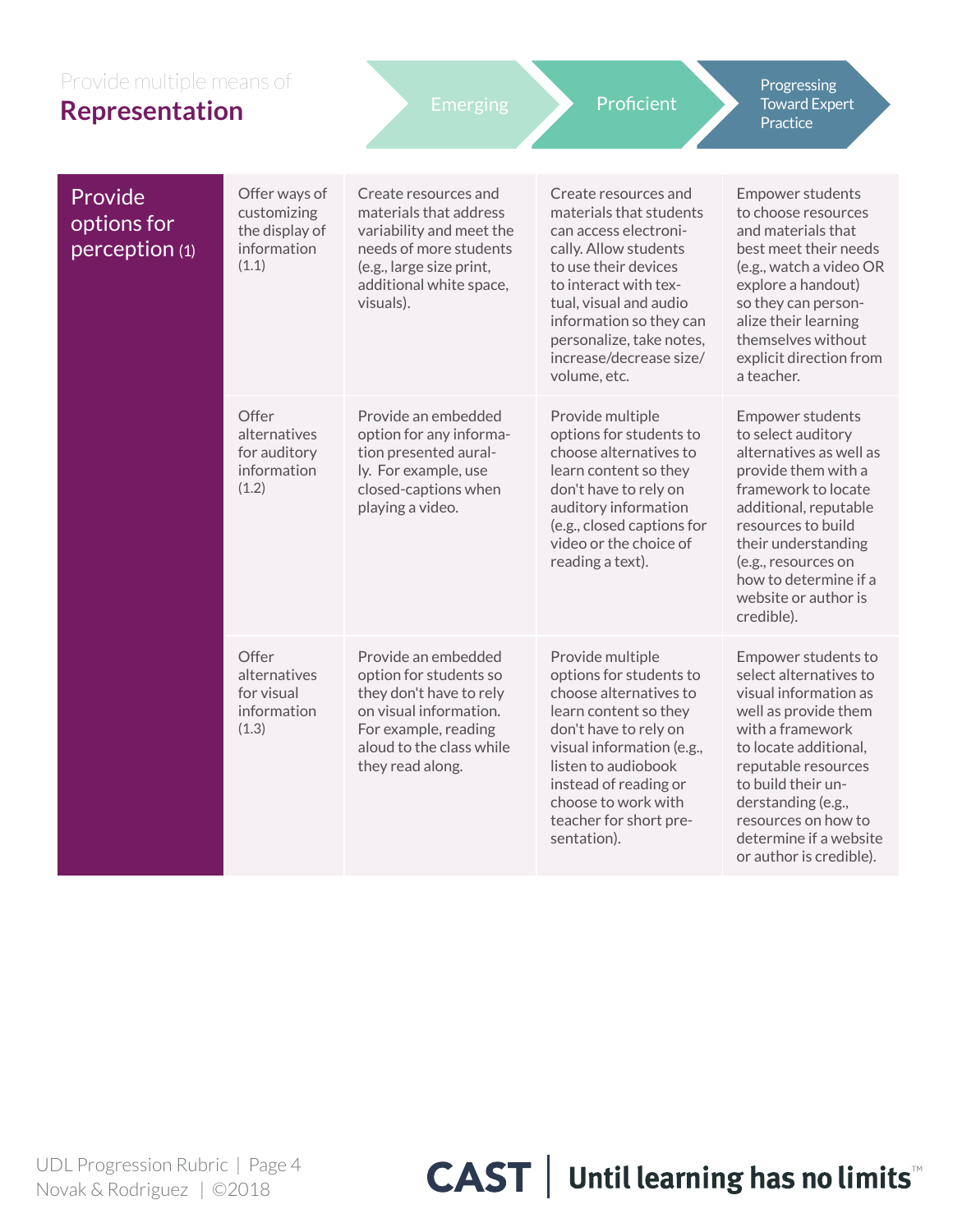#### Provide multiple means of **Representation**

Emerging **Proficient** 

Progressing Toward Expert Practice

| Provide<br>options for<br>language,<br>mathematical<br>expressions,<br>and symbols $(2)$ | Clarify<br>vocabulary<br>and symbols<br>(2.1)                                        | Translate idioms, archaic<br>expressions, culturally<br>exclusive phrases, and<br>slang. For example, ex-<br>plicitly teach vocabulary<br>to students using defini-<br>tions, visuals, explana-<br>tions, and examples.                                                                                                                                | In addition to emerg-<br>ing practice, provide<br>students with explicit<br>instruction in context<br>clues so they can inde-<br>pendently learn words<br>unfamiliar to them.                                                 | Empower students to<br>use available resources<br>to work collaboratively<br>to determine authentic<br>ways to use relevant<br>vocabulary.                                                   |
|------------------------------------------------------------------------------------------|--------------------------------------------------------------------------------------|--------------------------------------------------------------------------------------------------------------------------------------------------------------------------------------------------------------------------------------------------------------------------------------------------------------------------------------------------------|-------------------------------------------------------------------------------------------------------------------------------------------------------------------------------------------------------------------------------|----------------------------------------------------------------------------------------------------------------------------------------------------------------------------------------------|
|                                                                                          | Clarify syntax<br>and structure<br>(2.2)                                             | Clarify unfamiliar syntax<br>(in language or in math<br>formulas) or underlying<br>structure (in diagrams,<br>graphs, illustrations,<br>extended expositions or<br>narratives). For example,<br>highlight the transition<br>words in an essay.                                                                                                         | Provide students with<br>resources that will allow<br>they themselves to clar-<br>ify syntax and structure<br>(such as dictionaries,<br>math reference sheets,<br>thesaurus, etc.)                                            | Empower students<br>to preview material<br>under study, highlight<br>areas in need of clar-<br>ification, and choose<br>appropriate resources<br>to build knowledge and<br>understanding.    |
|                                                                                          | Support<br>decoding<br>of text.<br>mathematical<br>notation, and<br>symbols<br>(2.3) | Provide direct instruc-<br>tion, prompts, and<br>scaffolded materials for<br>students who struggle to<br>comprehend information.<br>Or provide alternatives,<br>such as visuals, to sup-<br>port this understanding.                                                                                                                                   | Provide strategies and<br>materials (e.g., math<br>reference sheets,<br>context clue strategies,<br>and so forth) that lower<br>barriers to understand<br>and help students figure<br>out notations, symbols,<br>or problems. | Empower students to<br>independently utilize<br>learned strategies to<br>decode text, mathe-<br>matical notation, and<br>symbols.                                                            |
|                                                                                          | Promote<br>understand-<br>ing across<br>languages<br>(2.4)                           | Provide alternative<br>presentations of mate-<br>rial, especially for key<br>information or vocabu-<br>lary. For example, make<br>key information in the<br>dominant language (e.g.,<br>English) also available<br>in the first languages of<br>learners with limited-En-<br>glish proficiency. Also,<br>use images AND words,<br>show opposites, etc. | Provide students with<br>access to tools such<br>as apps, websites, and<br>dictionaries to translate<br>material under study<br>and to collaboratively<br>build understanding.                                                | Empower students to<br>independently utilize<br>options to translate<br>material under study,<br>collaborate to build<br>understanding using<br>tools, apps, etc.                            |
|                                                                                          | Illustrate<br>through<br>multiple<br>media<br>(2.5)                                  | Present key concepts<br>in one form of symbolic<br>representation (e.g.,<br>an expository text or a<br>math equation) with an<br>alternative form (e.g.,<br>an illustration, diagram,<br>video, etc.)                                                                                                                                                  | Present students with<br>multiple options and<br>symbolic representa-<br>tions to make meaning<br>and allow them to<br>choose options to build<br>comprehension.                                                              | Empower students to<br>choose effective re-<br>sources from multiple<br>options with multiple<br>representations so<br>not all students are<br>required to learn from<br>the same resources. |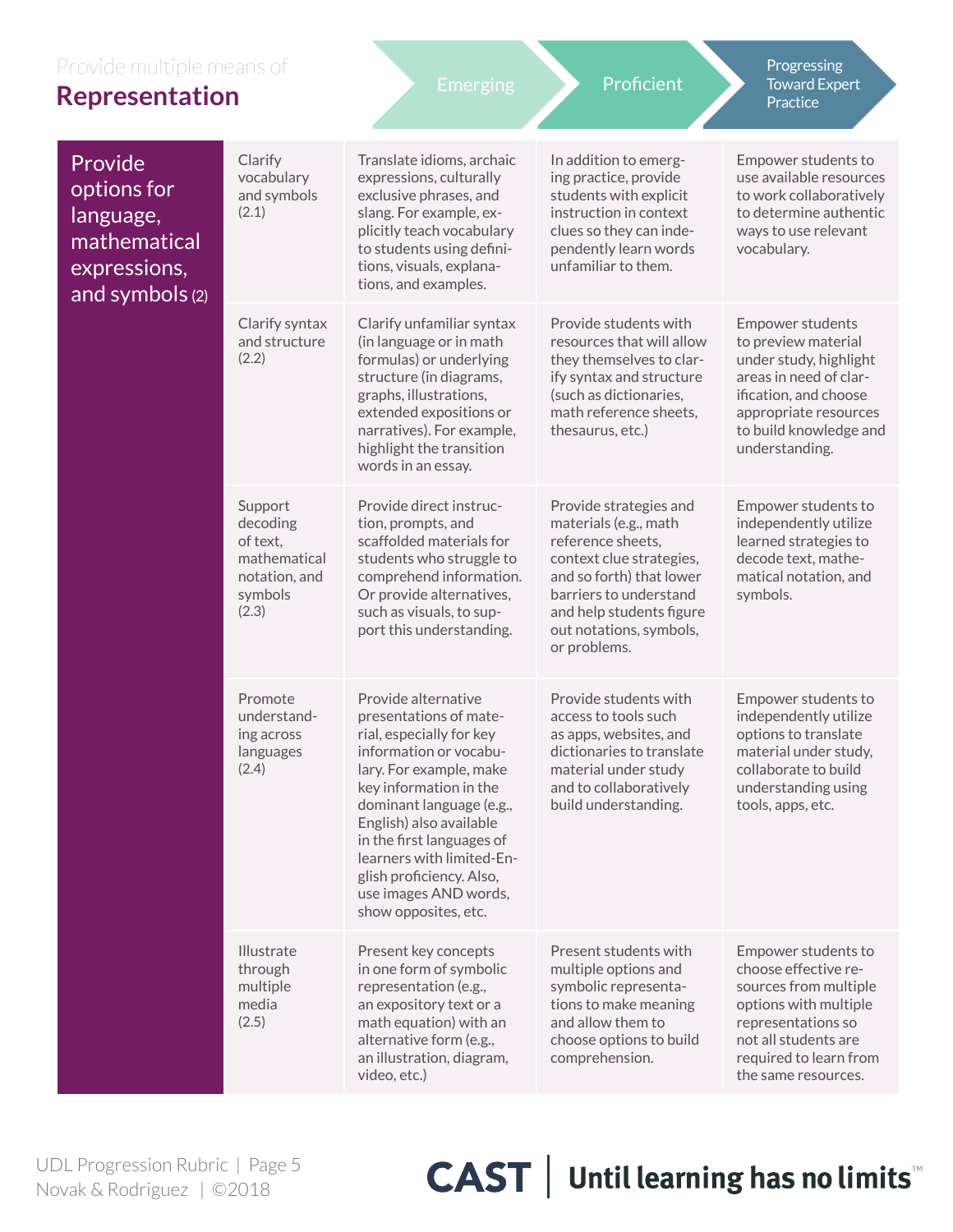#### Provide multiple means of

### Representation Emerging Proficient

Progressing Toward Expert Practice

| Provide<br>options for<br>comprehension<br>(3) | Activate<br>or supply<br>background<br>knowledge<br>(3.1)                                   | Provide all students with<br>background information<br>on content using direct<br>instruction with options<br>for visuals, audio, etc.                                                                                                                                                                                         | Provide students with<br>options that supply or<br>activate relevant prior<br>knowledge, or link to the<br>prerequisite information<br>elsewhere. For example,<br>use advanced organiz-<br>ers (e.g., KWL methods,<br>concept maps) and then<br>encourage students to<br>select resources that<br>will allow them to build<br>appropriate background<br>knowledge. | <b>Empower students</b><br>to determine gaps in<br>their own background<br>knowledge and then<br>select appropriate<br>resources to build that<br>knowledge in order to<br>achieve the goals of a<br>lesson. For example,<br>begin with a diagnostic<br>assessment and ask<br>students to reflect<br>and create a strategy<br>for filling in gaps in<br>learning. |
|------------------------------------------------|---------------------------------------------------------------------------------------------|--------------------------------------------------------------------------------------------------------------------------------------------------------------------------------------------------------------------------------------------------------------------------------------------------------------------------------|--------------------------------------------------------------------------------------------------------------------------------------------------------------------------------------------------------------------------------------------------------------------------------------------------------------------------------------------------------------------|-------------------------------------------------------------------------------------------------------------------------------------------------------------------------------------------------------------------------------------------------------------------------------------------------------------------------------------------------------------------|
|                                                | Highlight<br>patterns,<br>critical<br>features, big<br>ideas, and<br>relationships<br>(3.2) | Provide explicit cues or<br>prompts to help students<br>recognize the most<br>important features in<br>information. For example,<br>teach students to use<br>outlines, graphic organiz-<br>ers, highlighters, etc.                                                                                                             | Provide students with<br>options and multiple<br>strategies to support<br>recognition of the most<br>important features in in-<br>formation. For example,<br>allow them to use out-<br>lines, graphic organizer,<br>highlighter, word cloud<br>apps, and other organiz-<br>ing tools.                                                                              | <b>Empower students</b><br>to self-reflect to<br>determine the most<br>effective strategies<br>for highlighting critical<br>information and inde-<br>pendently select the<br>strategies that allow<br>them to support recog-<br>nition of patterns, crit-<br>ical features, big ideas,<br>and relationships.                                                      |
|                                                | Guide<br>information<br>processing,<br>visualization,<br>and<br>manipulation<br>(3.3)       | Provide all students with<br>materials, strategies, and<br>tools to support process-<br>ing and visualization.<br>Tools include manipula-<br>tives (i.e, counting cubes),<br>glossaries, graphic orga-<br>nizers, and more.                                                                                                    | Provide students with<br>options of multiple<br>materials, strategies,<br>and tools to use to<br>support processing and<br>visualization, such as the<br>option to make visual<br>notes, use technology<br>to locate images, and/or<br>select and use manipula-<br>tives, etc.                                                                                     | <b>Empower students</b><br>to self-reflect and<br>independently choose<br>the most appropriate<br>materials, strategies,<br>and tools to guide in-<br>formation processing,<br>visualization, and ma-<br>nipulation, searching<br>for additional tools and<br>strategies, if necessary.                                                                           |
|                                                | Maximize<br>transfer and<br>generalization<br>(3.4)                                         | Model explicit strategies<br>students can use to trans-<br>fer the information they<br>have to other content<br>areas and situations. For<br>example, show how the<br>knowledge could be used<br>in another class or be<br>used to make compar-<br>isons across content in<br>the class (such as text to<br>text comparisons). | Provide options for<br>meaningful transfer,<br>such as interdisciplin-<br>ary projects, where<br>students can make<br>authentic connections<br>and apply knowledge<br>in meaningful ways in<br>other content areas and<br>in authentic situations.                                                                                                                 | Encourage students<br>to apply knowledge<br>and skills learned in<br>class to enhance their<br>understanding of<br>content, design of their<br>own authentic proj-<br>ects, and express their<br>knowledge and under-<br>standing in authentic,<br>real-world scenarios.                                                                                          |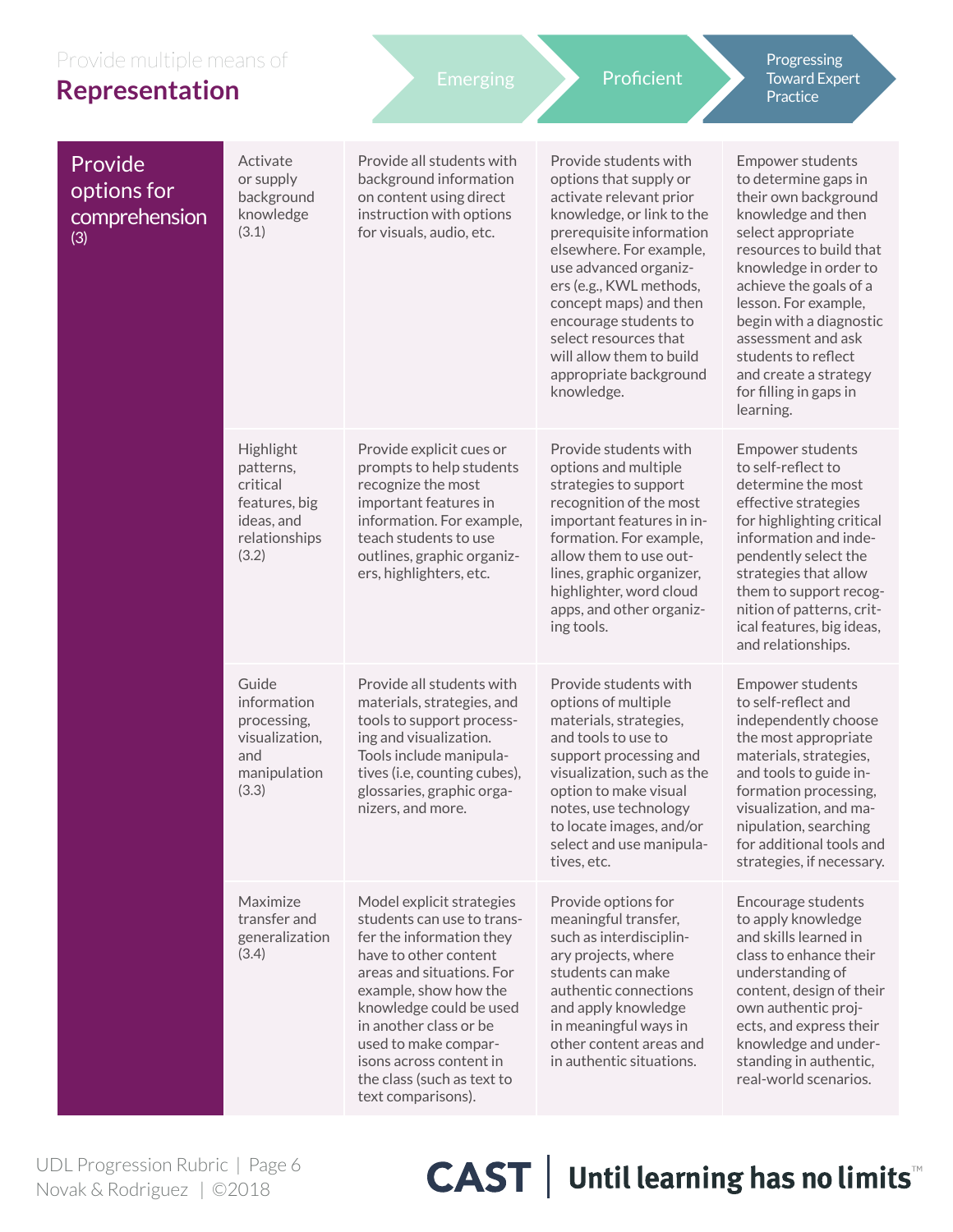Provide multiple means of **Action & Expression** Emerging Proficient

**Progressing** Toward Expert Practice

| Provide<br>options for<br>physical<br>action (4)                      | Vary the<br>methods for<br>response and<br>navigation<br>(4.1)                                               | Provide more than one option<br>for the methods used for<br>response and navigation within<br>the same assignment. For<br>example, some students may<br>use IPads while others write by<br>hand.                                                                                                                                                                                         | Provide multiple options for<br>the methods used for response<br>and navigation within the same<br>assignment. For example, some<br>students may use IPads, differ-<br>ent writing utensils, keyboards,<br>voice recognition software, etc.                                                                                                                                                                                                      | Empower students to use<br>their own devices to respond<br>to and interact with materi-<br>als for all assignments (e.g.,<br>options to use headphones,<br>keyboards, manipulatives,<br>joysticks, etc.).                                                                                                                                                                                                                               |
|-----------------------------------------------------------------------|--------------------------------------------------------------------------------------------------------------|------------------------------------------------------------------------------------------------------------------------------------------------------------------------------------------------------------------------------------------------------------------------------------------------------------------------------------------------------------------------------------------|--------------------------------------------------------------------------------------------------------------------------------------------------------------------------------------------------------------------------------------------------------------------------------------------------------------------------------------------------------------------------------------------------------------------------------------------------|-----------------------------------------------------------------------------------------------------------------------------------------------------------------------------------------------------------------------------------------------------------------------------------------------------------------------------------------------------------------------------------------------------------------------------------------|
|                                                                       | Optimize<br>access to tools<br>and assistive<br>technologies<br>(4.2)                                        | Allow some students to use<br>assistive technologies for<br>navigation, interaction, and<br>composition if required by an<br>IEP or 504.                                                                                                                                                                                                                                                 | Provide multiple options for<br>all students to use assistive<br>technology like IPads, voice<br>recognition, and 1:1 devices<br>regardless of variability.                                                                                                                                                                                                                                                                                      | Empower students to assess<br>the need for and choose<br>technologies that work for<br>them to provide additional,<br>personalized options to<br>express their knowledge and<br>skills.                                                                                                                                                                                                                                                 |
| Provide<br>options for<br>expression<br>and<br>communi-<br>cation (5) | Use multiple<br>media for<br>communication<br>(5.1)                                                          | Provide more than one way<br>to answer on assessments so<br>students can express their<br>understanding without barriers.<br>Taking a traditional test may be<br>one option, but so, too, could be<br>an oral presentation or writing<br>an essay.                                                                                                                                       | Provide students with multi-<br>ple options to express their<br>understanding--and let them<br>suggest some ways of being as-<br>sessed, so they understand that<br>showing what they know is the<br>point rather than how well they<br>perform on a particular kind of<br>test. Students may choose to<br>express their understanding in<br>text, audio, video, multimedia,<br>live presentations, and many<br>other ways.                      | Let students reflect on a<br>standard or a set of compe-<br>tency or proficiency-based<br>rubrics, and then inde-<br>pendently create authentic<br>and innovative products that<br>allow them to demonstrate<br>their mastery of the stan-<br>dard.                                                                                                                                                                                     |
|                                                                       | Use multiple<br>tools for<br>construction<br>and<br>composition<br>(5.2)                                     | Provide the choice of more than<br>one tool or strategy to help stu-<br>dents express their knowledge.<br>For example, allow students to<br>compose a response using tra-<br>ditional pen and paper or allow<br>them to create a multimedia<br>presentation on their device.                                                                                                             | Provide multiple tools and<br>strategies to help students<br>express their knowledge. For<br>example, allow students to<br>compose a response using<br>traditional written methods,<br>blogging software, or multime-<br>dia tools such as ThingLink or<br>Emaze.                                                                                                                                                                                | When provided with a task,<br>or when independently cre-<br>ating an authentic product,<br>students are empowered<br>to self-reflect and select<br>tools and materials that will<br>support their learning and<br>challenge them to strive for<br>rigorous options to express<br>knowledge and skills in<br>accessible, engaging ways us-<br>ing, and then building upon,<br>the tools they were exposed<br>to in class.                |
|                                                                       | <b>Build fluencies</b><br>with graduated<br>levels of<br>support for<br>practice and<br>performance<br>(5.3) | Implement a scaffolding model<br>from teacher-directed to col-<br>laborative groups to indepen-<br>dent work, slowly releasing<br>responsibility to students.<br>For example, in collaborative<br>work, assign team members<br>specific tasks and monitor their<br>progress before moving to inde-<br>pendent work or move from<br>teacher-directed instruction to<br>Socratic seminars. | Provide options for support<br>and scaffolding throughout<br>the learning process and<br>encourage students to choose<br>resources that allow them to<br>build their own knowledge<br>while working in collaborative<br>groups and working inde-<br>pendently. In collaborative<br>groups, for example, encourage<br>students to self-select roles; in<br>class discussions, have students<br>collaborate to design the rules<br>and structures. | Empower students to create<br>challenges that let them pro-<br>ductively struggle to reach<br>rigorous goals and use sup-<br>ports as tools to help them to<br>make improvements rather<br>than making things "easi-<br>er." Encourage students to<br>provide feedback and drive<br>teacher instruction; encour-<br>age them to define roles and<br>expectations for group work<br>that include routine monitor-<br>ing and reflection. |